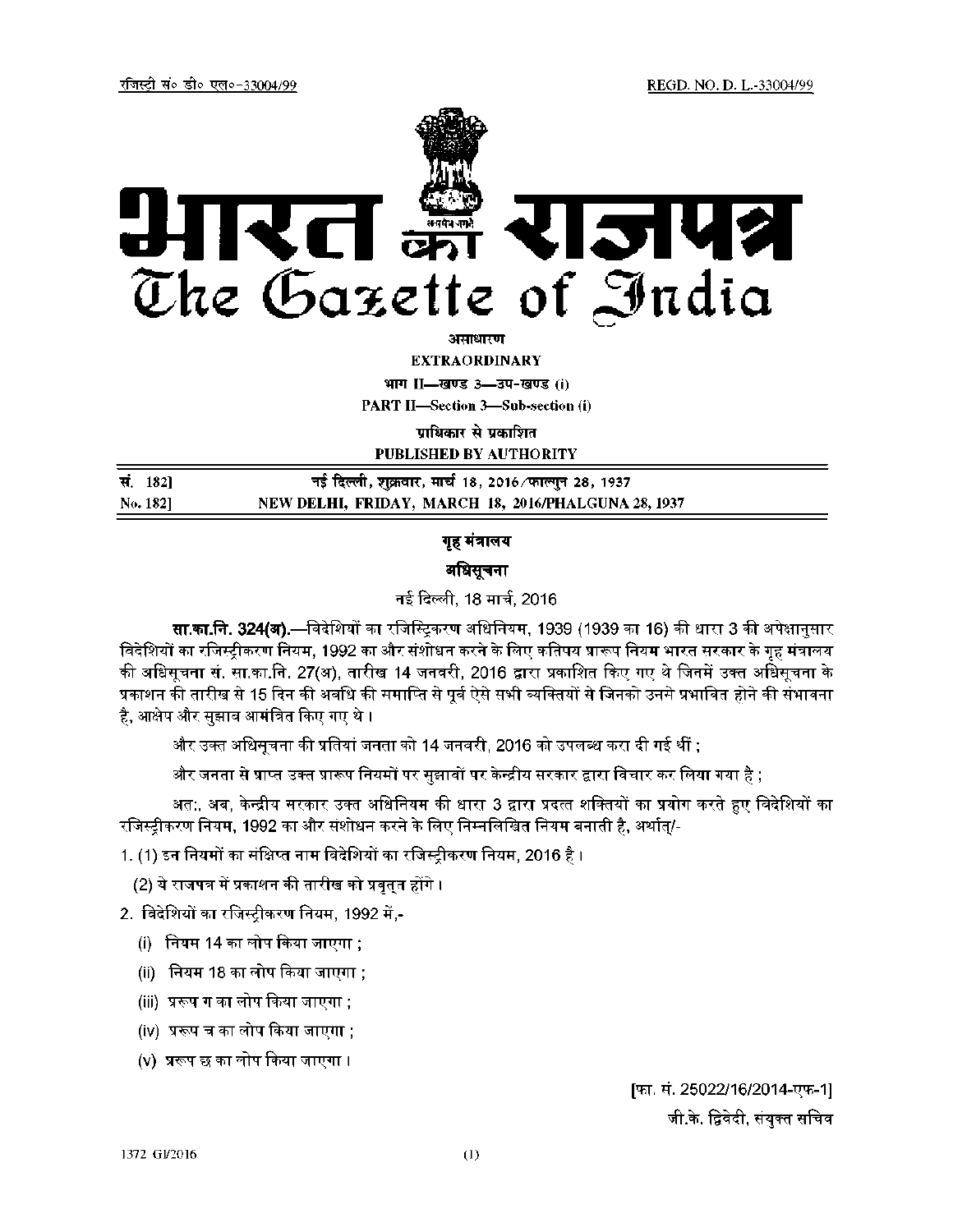$f$ टिप्पण: मल अधिसूचना भारत के राजपत्र, असाधारण, भाग II, खंड 3, उप-खंड (ii) में सा.का.नि. सं. 318(अ), तारीख 10 मार्च, 1992 द्वारा प्रकाशित की गई थी और उसमें अंतिम बार सा.का.नि. सं. 598(अ), तारीख 6 सितंबर, 2013 द्वारा संशोधन किया गया था ।

### **MINISTRY OF HOME AFFAIRS**

## **NOTIFICATION**

New Delhi, the 18th March, 2016

**G.S.R. 324(E).—**Whereas, certain draft rules further to amend the Registration of Foreigners Rules, 1992, were published as required by section 3 of the Registration of Foreigners Act, 1939 (16 of 1939), vide notification of the Government of India in the Ministry of Home Affairs number G.S.R. 27(E), dated the  $14<sup>th</sup>$ January, 2016, inviting objections and suggestions from all persons likely to be affected thereby before the expiry of a period of fifteen days from the date of publication of the said notification;

And whereas, copies of the said Gazette notification were made available to the public on the 14<sup>th</sup> January, 2016;

And whereas, the suggestions on the said draft rules received from the public have been considered by the Central Government;

Now, therefore, in exercise of the powers conferred by section 3 of the said Act, the Central Government hereby makes the following rules further to amend the Registration of Foreigners Rules, 1992, namely:—

1. (1) These rules may be called the Registration of Foreigners (Amendment) Rules, 2016.

(2) They shall come into force on the date of their publication in the Official Gazette.

2. In the Registration of Foreigners Rules, 1992.-

- (i) rule 14 shall be omitted;
- (ii) rule 18 shall be omitted;
- (iii) Form C shall be omitted;
- (iv) Form F shall be omitted;
- (v) Form G shall be omitted.

[F. No. 25022/16/2014-F-1]

G. K. DWIVEDI, Jt. Secy.

**Note :** The principal rules were published in the Gazette of India, Extraordinary vide notification number G.S.R. 318(E) dated the 10th March, 1992 and last amended vide number G.S.R. 598(E), dated the 6th September, 2013.

#### आदेश

# नई दिल्ली, 18 मार्च, 2016

 $\overline{\textbf{r}}$ **.**  $\overline{\textbf{r}}$ **.325(अ).—केन्द्रीय सरकार विदेशियों विषयक अधिनियम, 1946 (1946 का 31) की धारा 7 के साथ** पठित धारा 3 द्वारा प्रदत्त शक्तियों का प्रयोग करते हुए विदेशियों विषयक आदेश, 1948 का और संशोधन करने के निम्नलिखित आदेश करती है, अर्थात्:—

- 1. (1) इस आदेश का संक्षिप्त नाम विदेशियों विषयक (संशोधन) आदेश, 2016 है ।
	- (2) ये राजपत्र में प्रकाशन की तारीख को प्रवृत्त होगा ।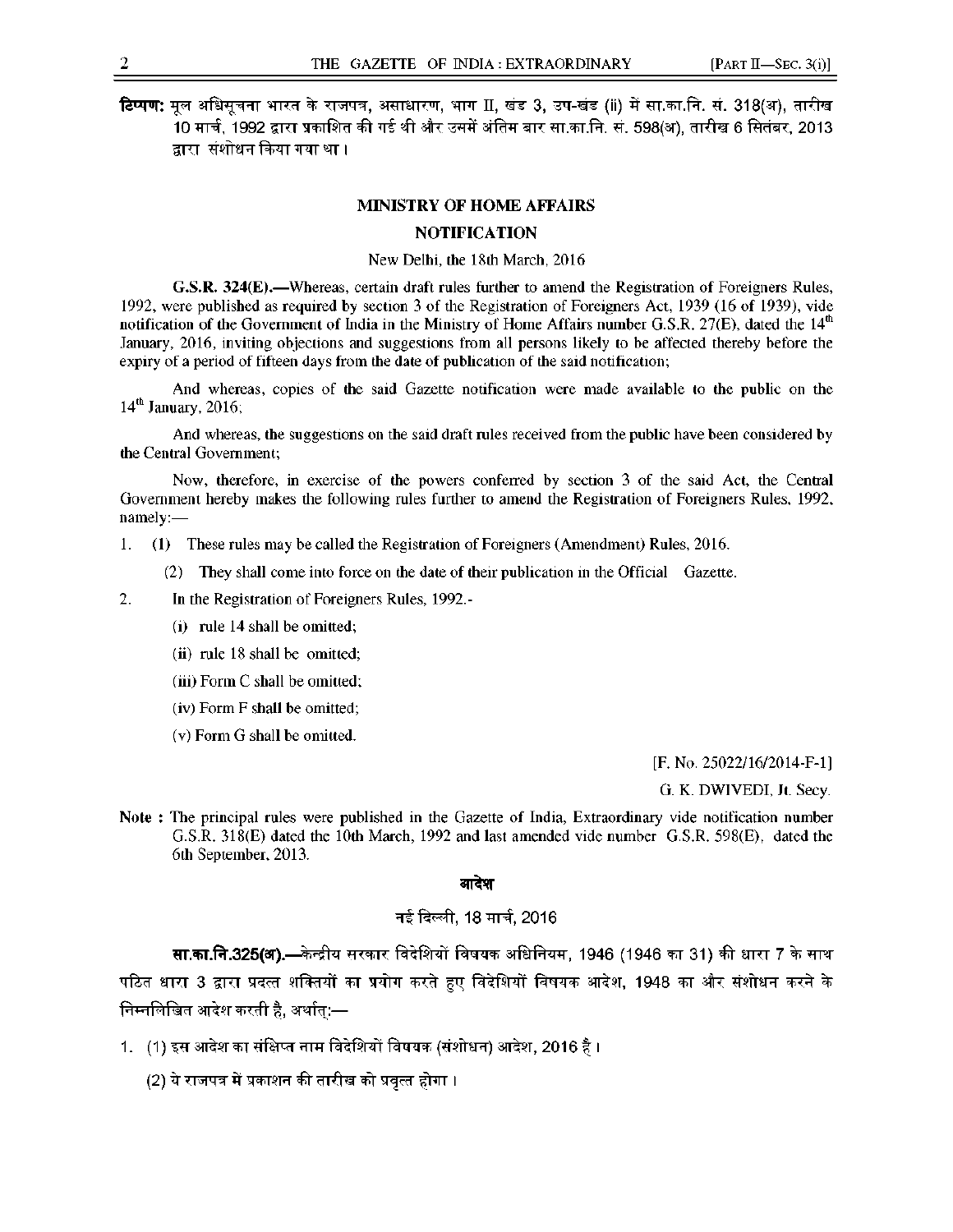2. विदेशियों विषयक आदेश, 1948 (जिसे इसमें इसके पश्चात् मूल आदेश कहा गया है) में, पैरा 2 के पश्चात् निम्नलिखित पैरा अंत:स्थापित किया जाएगा. अर्थात:-

"2क. विदेशियों विषयक अधिनियम, 1946 की धारा 7 के प्रयोजन के लिए विहित प्राधिकारी,- विदेशियों विषयक अधिनियम, 1946 की धारा 7 के प्रयोजन के लिए विहित प्राधिकारी रजिस्ट्रीकरण अधिकारी होगा ।"।

3. मूल आदेश में, पैरा 14 के पश्चात निम्नलिखित पैरा अंत:स्थापित किया जाएगा, अर्थात:—

"15. विश्वविद्यालयों और शैक्षणिक संस्थाओं द्वारा की जाने वाली रिपोर्ट,- (1) प्रत्येक विश्वविद्यालय और शैक्षणिक संस्था प्ररूप क में उसमें उल्लिखित अवधि के भीतर विश्वविद्यालय या शैक्षणिक संस्था में अभ्यावेशित विदेशी छात्रों के संबंध में सूचना रजिस्टीकरण अधिकारी को प्रस्तत करेगा ।"

(2) प्ररूप क ऑनलाइन उपलब्ध होगा और रजिस्टीकरण अधिकारी को उसके द्वारा निदेश दी गई रीति में इलेक्ट्रानिक रूप से प्रस्तत किया जा सकेगा ।

(3) हिस पैरा के उपबंध उन व्यक्तियों को या उनके संबंध में लागू नहीं होंगे जो नागरिकता अधिनियम, 1955 के अधीन भारत के विदेशी कार्ड धारक नागरिक के रूप में रजिस्ट्रीकृत हैं ।

16. होटल देखभालकर्ता को या उसके द्वारा की जाने वाली रिपोर्ट:-

(1) होटल का प्रत्येक देखभालकर्ता आगंतक से यह अपेक्षा करेगा कि वह प्ररूप ख में इस प्रयोजन के लिए रखे गए रजिस्टर में होटल में उसके आगमन पर उसका नाम और राष्ट्रीयता अभिलिखित करने के लिए आवश्यक विशिष्टियां प्रस्तुत करे और उस<mark>में</mark> हस्ताक्षर करे और यदि ऐसा आगंतुक विदेशी व्यक्ति है तो उससे,-

(क) होटल में उसके आगमन पर उक्त रजिस्टर की मद 4 से मद 11 में विनिर्दिष्ट अन्य विशिष्टियां प्रस्तुत करने; और

(ख) होटल से उसके प्रस्थान के समय, उक्त रजिस्टर में अभिलिखित करने के लिए आवश्यक विशिष्टियां उसके प्रस्थान की तारीख और समय तथा पता जहां वह जा रहा है, प्रस्तुत करने की अपेक्षा करेगा।

(2) उप पैरा (1) में निर्दिप्ट रजिस्टर किसी रजिस्ट्रीकरण अधिकारी, मजिस्ट्रेट या पुलिम अधिकारी जो हैड कांस्टेवल की पंक्ति से नीचे का न हो, द्वारा मांग किए जाने पर निरीक्षण के लिए सर्वथा उपलब्ध कराएगा ।

(3) किसी होटल का प्रत्येक आगंतक होटल के देखरेखकर्ता द्वारा ऐसा करने की अपेक्षा किए जाने पर उप पैरा (1) में निर्दिष्ट रजिस्टर में अपना नाम और राष्ट्रीयता अभिलिखित करने के लिए आवश्यक विशिष्टियां प्रस्तुत करेगा और उसमें हस्ताक्षर करेगा और यदि ऐसा आगंतुक विदेशी व्यक्ति है तो वह,-

- (क) होटल में उसके आगमन पर उक्त रजिस्टर की मद 4 से मद 11 में विनिर्दिष्ट अन्य विशिष्टियां भी प्रस्तुत करेगा;  $\langle\hat{R}^\dagger_{\rm T}T\rangle$
- (ख) होटल से उसके प्रस्थान के समय उक्त रजिस्टर में उसके प्रस्थान की तारीख और समय तथा पता जिस पर वह जा रहा है, अभिलिखित करने के लिए आवश्यक विशिष्टियां भी प्रस्तुत करेगा ।

 $\cdots$  f,  $\cdots$  f,  $\cdots$  $(4)$  हाटल के दखमालकता या किसा आगतुक के हस्तादार से ।मेरेन काश वाराय हैसे आदेश द्वारा उक्त राजस्टर में (स् अभिलिखित किया जाना अपेक्षित है, होटल के देखभालकर्ता द्वारा यदि वह इस प्रकार समर्थ है अंग्रेजी भाषा में अभिलिखित की जाएगी या अन्यथा भारतीय भाषा में अभिलिखित की जाएगी ।

(5) यदि आगंतुक अंग्रेजी भाषा को नहीं समझता है तो होटल के देखभालकर्ता का यह कर्तव्य होगा कि वह ऐसा अनुरोध किए जाने पर इस आदेश की अपेक्षाओं को आगंतुक को स्पष्ट करे ।

(6) होटल का देखभालकर्ता विदेशी व्यक्ति के आगमन के पश्चात् यथासंभव शीघ्र किंतु चौबीस घंटे से अनधिक रजिस्ट्रीकरण अधिकारी को विदेशी व्यक्ति को प्रस्तुत की गई विशिष्टियों से सम्यकत: भरे गए प्ररूप ग के प्रति पारेषित करेगा ।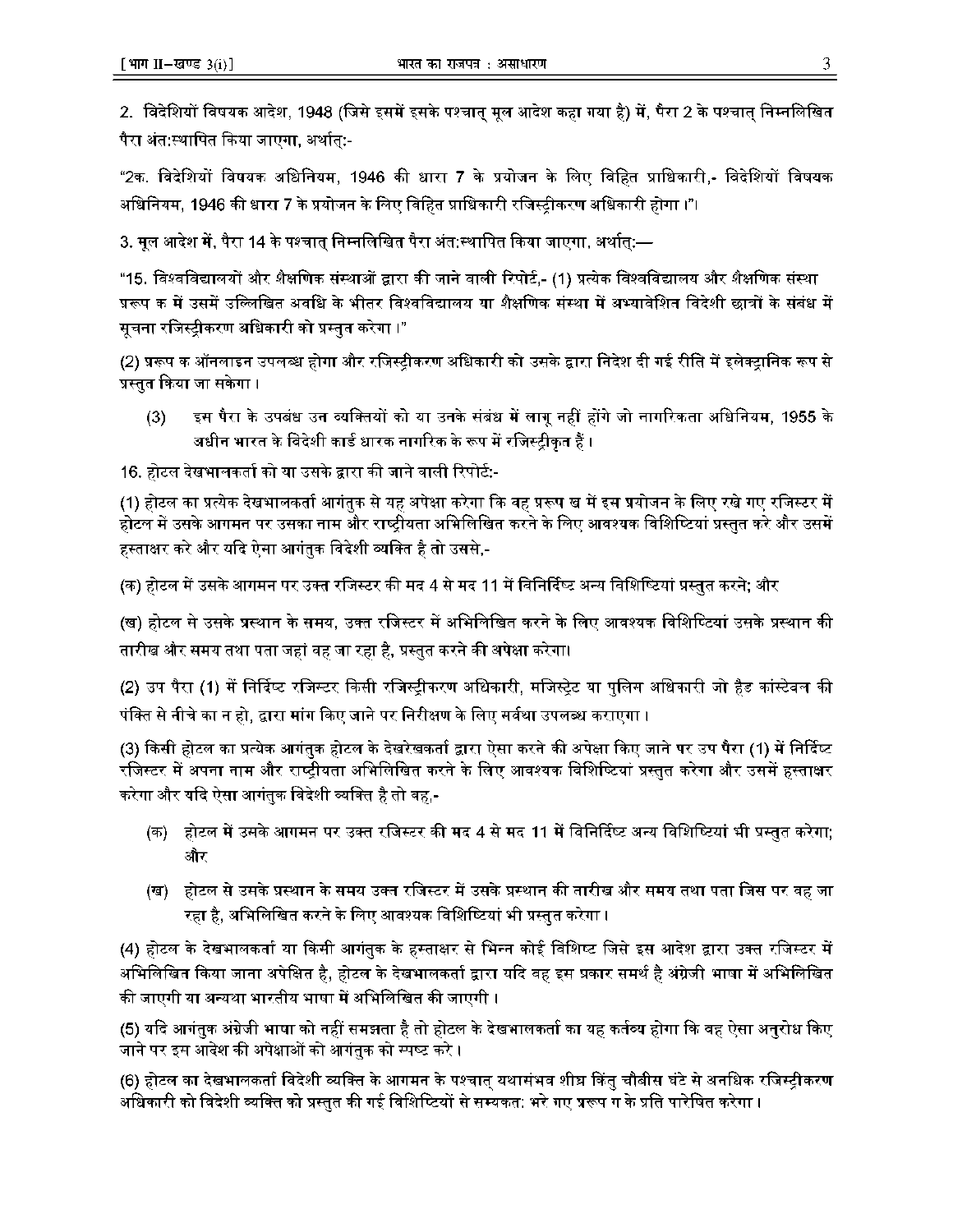$(7)$  इस पैरा के प्रयोजन के लिए,-

- (क) "होटल" के अंतर्गत कोई बोर्डिंग हाऊस, क्लब, डाक वंग्ला, विश्रामगृह, होस्टल, पेइंग गेस्ट हाऊस, सराय, किराये पर लिया गया आवास, अस्पताल या अन्य वैसी ही प्रकृति के अन्य परिसर, सुसज्जित या अ<mark>नुस</mark>ज्जित, जहां आवास या शयन आवासन पुरस्कार के लिए उपलब्ध कराया जाता है ;
- (ख) "होटल के देखभालकर्ता" से ऐसा व्यक्ति अभिप्रेत है जिसके पास होटल का प्रबंधन है और इसके अंतर्गत उसके द्वारा प्राधिकृत कोई ऐसा व्यक्ति भी है जो इस पैरा के अधीन होटल के देखभालकर्ता के कर्तव्यों का पालन करने के लिए  $\hat{M}$  and  $\hat{M}$  if  $\hat{M}$  is a real fraction sred from  $\hat{M}$  r  $\hat{M}$  and  $\hat{M}$  is  $\hat{M}$  and  $\hat{M}$  if  $\hat{M}$  is an interference of  $\hat{M}$  and  $\hat{M}$  is an interference of  $\hat{M}$  if  $\hat{M}$  is an interfer
- (ग) "हस्ताक्षर" के अंतर्गत, ऐसे आगंतुक जो लिखने में असमर्थ है के संवंध में, अंगूठा निशान का चिन्ह लगाना या अन्य चिन्ह जिसके द्वारा वह किसी दस्तावेज को अन्यून प्रमाणित करने के लिए अभ्यस्त है ;और
- (घ) "आगंतुक" से ऐसा व्यक्ति अभिप्रेत है जिसके लिए होटल में आवास उपलब्ध कराया जाता है ।

(8) प्ररूप ग ऑनलाइन उपलब्ध होगा और रजिस्ट्रीकरण अधिकारी को उसके द्वारा निदेश दी गई रीति में इलेक्ट्रानिक रूप से प्रस्तुत किया जाएगा ।

(9) इस पैरा के उपवंध उन व्यक्तियों को या उनके संबंध में लागू नहीं होंगे जो नागरिकता अधिनियम, 1955 के अधीन भारत के विदेशी कार्ड धारक नागरिक के रूप में रजिस्ट्रीकृत हैं ।

# $\Delta \sim \Delta T$  where  $\Delta T$  finally first denote the  $\Delta T$  finally state denote the state denote denote the state denote the state denote the state denote the state denote the state denote the state denote the state denote the

 $\mathbf{r}_\mathrm{max} = \mathbf{r}_\mathrm{max}$  f the  $\mathbf{r}_\mathrm{max}$  f  $\mathbf{r}_\mathrm{max}$  f  $\mathbf{r}_\mathrm{max}$  f  $\mathbf{r}_\mathrm{max}$ 

विदेशी छात्र सूचना प्रणाली

| छात्र सूचना                                           |                         |  |  |  |  |  |  |  |  |
|-------------------------------------------------------|-------------------------|--|--|--|--|--|--|--|--|
| (प्रवेश के समय से चौवीस घंटे के भीतर प्रस्तुत की जाए) |                         |  |  |  |  |  |  |  |  |
| उपनाम                                                 |                         |  |  |  |  |  |  |  |  |
| दिया गया नाम                                          |                         |  |  |  |  |  |  |  |  |
| जन्म की तारीख                                         |                         |  |  |  |  |  |  |  |  |
| लिंग                                                  |                         |  |  |  |  |  |  |  |  |
| राष्ट्रीयता                                           |                         |  |  |  |  |  |  |  |  |
| माता पिता का नाम                                      | पिता का नाम/माता का नाम |  |  |  |  |  |  |  |  |
| माता पिता का संबंध                                    | पिता/माता               |  |  |  |  |  |  |  |  |
| भारत में पता                                          |                         |  |  |  |  |  |  |  |  |
| संस्था प्रवेश संख्या                                  |                         |  |  |  |  |  |  |  |  |
| संस्था में कार्यभार ग्रहण करने की तारीख               |                         |  |  |  |  |  |  |  |  |
| प्रयोजक अभिकरण                                        |                         |  |  |  |  |  |  |  |  |
| पासपोर्ट संख्या                                       |                         |  |  |  |  |  |  |  |  |
| पासपोर्ट जारी करने की तारीख                           |                         |  |  |  |  |  |  |  |  |

आंकड़ा पत्र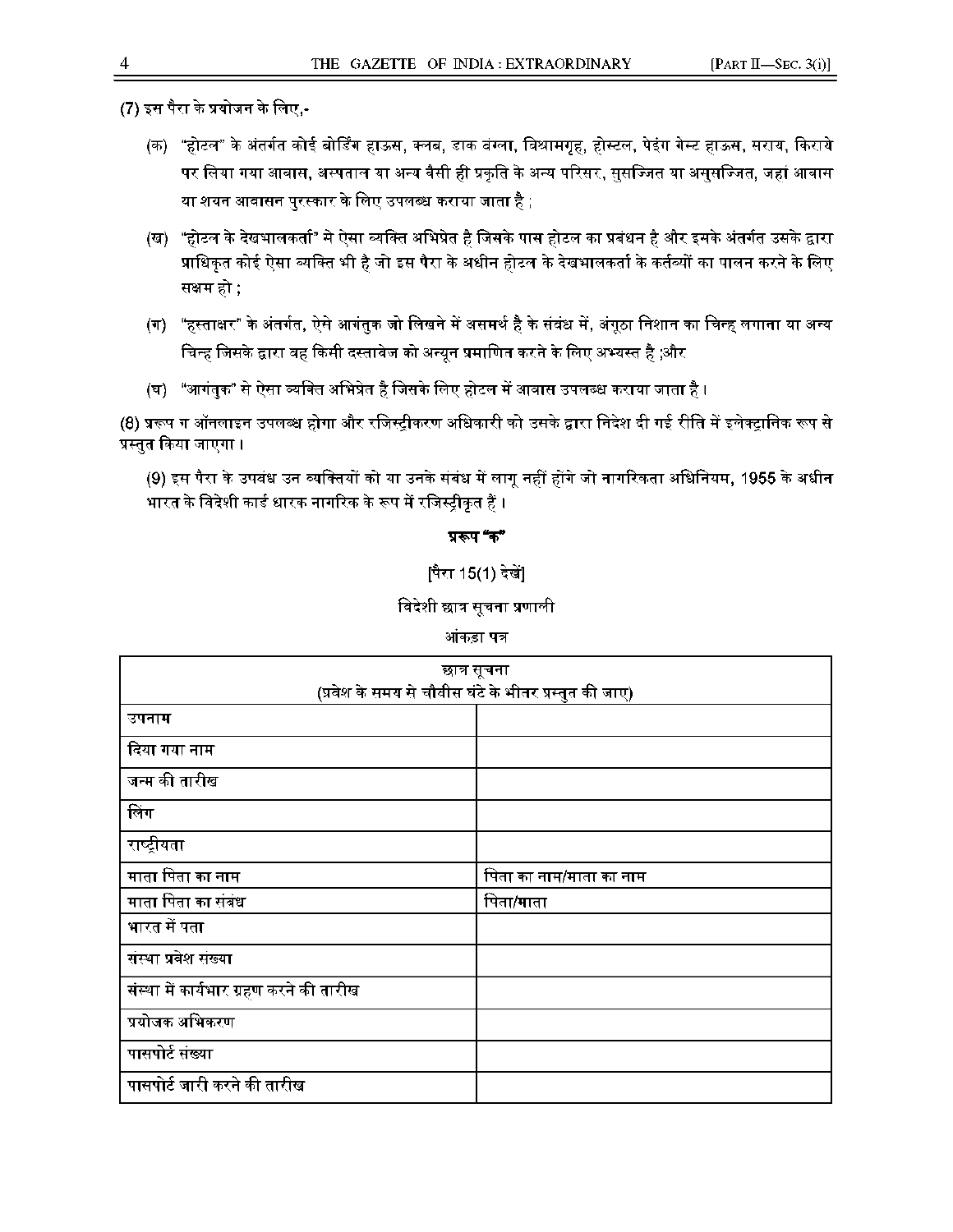|   | ٠        |  |
|---|----------|--|
| - | K,<br>۰. |  |

| पासपोर्ट जारी करने का स्थान                                         |                                                                                        |
|---------------------------------------------------------------------|----------------------------------------------------------------------------------------|
| वह देख जिसने पासपोर्ट जारी किया है                                  |                                                                                        |
| पासपोर्ट की  समाप्ति की तारीख                                       |                                                                                        |
| वीसा संख्या                                                         |                                                                                        |
| वीसा जारी करने की तारीख                                             |                                                                                        |
| वीसा के जारी करने का स्थान                                          |                                                                                        |
| वीसा जारी करने का देश                                               |                                                                                        |
| वीसा की समाप्ति की तारीख                                            |                                                                                        |
| वीसा का प्रकार                                                      |                                                                                        |
| वीसा कितने समय के लिए वैध है                                        |                                                                                        |
| यात्रा का प्रयोजन                                                   |                                                                                        |
|                                                                     | पाठ्यक्रम के ब्यौरे                                                                    |
|                                                                     | (प्रवेश के चौबीस घंटे के भीतर प्रस्तुत की जाए)                                         |
| पाठयक्रम का नाम                                                     |                                                                                        |
| पाठयक्रम पैटर्न                                                     | गैर सेमिस्टर/सेमिस्टर/अल्कालिक                                                         |
| पाठ्यक्रम की अवधि                                                   | तारीख<br>तारीख<br>से<br>तक                                                             |
| फीस संरचना                                                          |                                                                                        |
|                                                                     | एफआरआरओ/एफआरओ के पास रजिस्ट्रीकरण                                                      |
|                                                                     | (आगमन की तारीख से चौदह दिन के भीतर प्रस्तुत करें)                                      |
| रजिस्ट्रीकरण प्रमाण सं.                                             |                                                                                        |
| रजिस्ट्रीकरण प्रमाण पत्र जारी कर <mark>ने</mark> की तारीख           |                                                                                        |
| रजिस्ट्रीकरण प्रमाण पत्र की समाप्ति की तारीख                        |                                                                                        |
|                                                                     | पाठ्यक्रम ब्यौरों में परिवर्तन                                                         |
|                                                                     | (पाठ्यक्रम के परिवर्तन के समय से चौबीस घंटे के भीतर प्रस्तुत करें )                    |
| पाठयक्रम का नाम                                                     |                                                                                        |
| पाठयक्रम पैटर्न                                                     | गैर सेमिस्टर/सेमिस्टर/अल्कालिक                                                         |
| पाठ्यक्रम की अवधि                                                   | नारीख<br>से<br>तारीख<br>तक                                                             |
| फीस संरचना                                                          |                                                                                        |
|                                                                     | शैक्षणिक निष्पादन प्रविष्टि                                                            |
|                                                                     | (सेमिस्टर वार प्रस्तुत करें ; उपस्थिति के ब्यौरे अद्धवार्षिक रूप से प्रस्तुत किए जाएं) |
| मूल्यांकन अवधि                                                      | मे<br>तारीख<br>तारीख<br>तक                                                             |
| उपस्थिति                                                            | नियमित/अनियमित                                                                         |
| संचालित परीक्षा                                                     | हां/नहीं                                                                               |
| परिणाम                                                              | उत्तीर्ण/अनुत्तीर्ण                                                                    |
| छात्र का सामान्य आचरण                                               |                                                                                        |
|                                                                     | अच्छा/बुरा                                                                             |
| आचरण के ब्यौरे प्रविष्ट करें<br>पाठ्यक्रम जारी रखने के लिए पात्र है | प्रविष्टि पर टिप्पणी करें<br>हां/नहीं                                                  |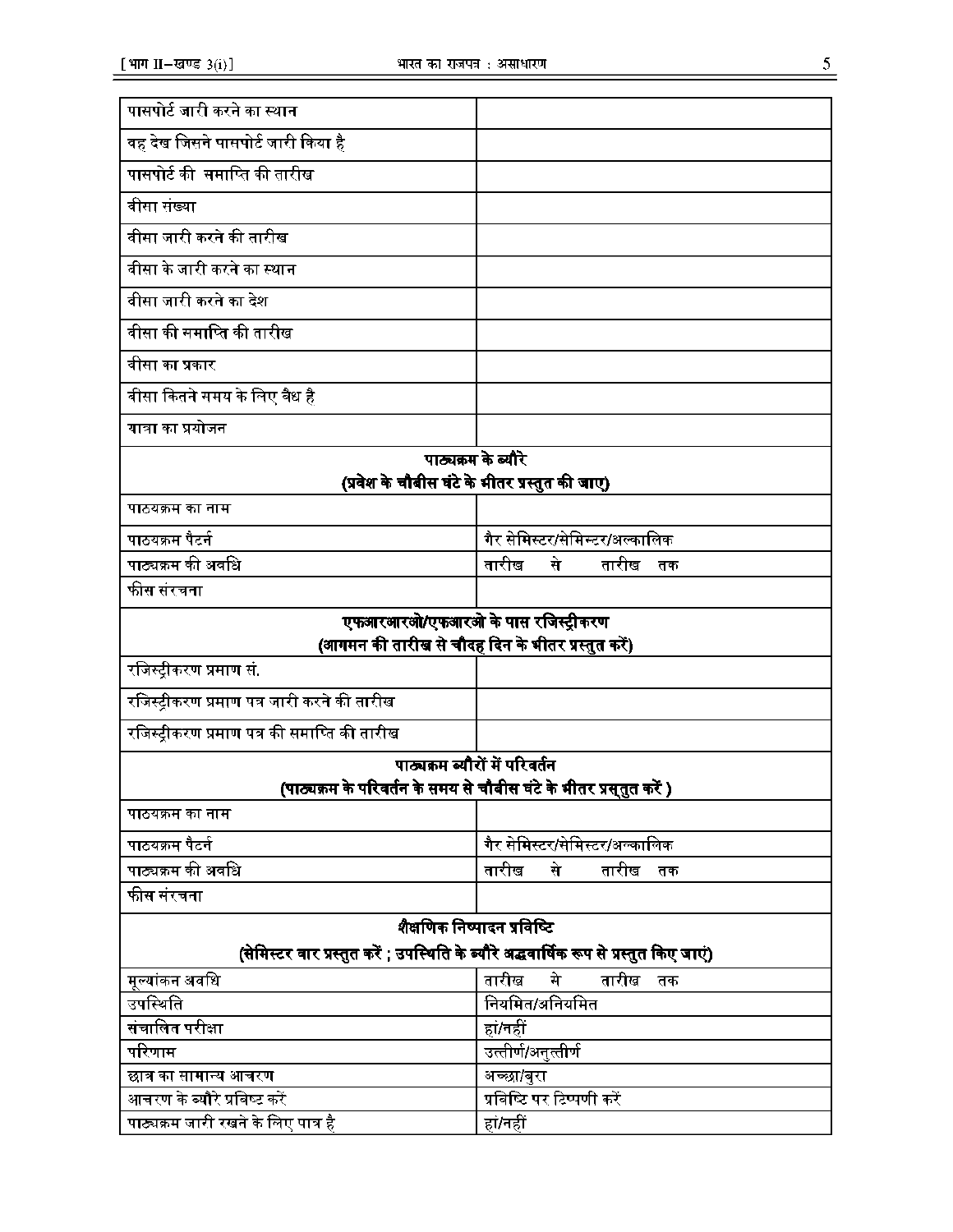| प्रस्थान प्रविष्टि (संस्था से छात्र के प्रस्थान के ब्यौरे) |                                                                                                                   |  |  |  |  |  |  |  |  |  |  |
|------------------------------------------------------------|-------------------------------------------------------------------------------------------------------------------|--|--|--|--|--|--|--|--|--|--|
|                                                            | (पाठ्यक्रम के पूरा होने के समय से /संस्था/पाठ्यक्रम से प्रस्थान की तारीख से चौबीस घंटे के भीतर प्रस्तुत किया जाए) |  |  |  |  |  |  |  |  |  |  |
| छात्र के प्रस्थान की सूचना                                 | तारीख                                                                                                             |  |  |  |  |  |  |  |  |  |  |
| ं प्रसुथान के कारण                                         | छात्र द्वारा पाठ्यक्रम पूरा किए जाने/पाठ्य <mark>क्रम</mark> छोड़<br>देने/समाप्त हो जाने पर                       |  |  |  |  |  |  |  |  |  |  |

|     | प्ररूप ख                                                                    |
|-----|-----------------------------------------------------------------------------|
|     | [पैरा 16(1) देखे]                                                           |
|     | होटल रजिस्टर                                                                |
| 1.  | क्रम संख्यांक                                                               |
| 2.  | आगंतुक का पूरा नाम (स्पष्ट अक्षरों में), पहले उपनाम                         |
| 3.  | राष्ट्रीयता                                                                 |
| 4.  | पासपोर्ट की संख्या, तारीख और जारी करने का स्थान                             |
| 5.  | भारत में पता                                                                |
| 6.  | भारत में आगमन की तारीख                                                      |
| 7.  | क्या भारत में नियोजित है हां या नहीं                                        |
| 8.  | भारत में ठहरने की प्रस्तावित अवधि                                           |
| 9.  | कहां से आगमन हुआ                                                            |
| 10. | रजिस्ट्रीकरण प्रमाण पत्र की संख्या, तारीख और जारी करने का स्थान, यदि कोई हो |
| 11. | यात्रा का प्रयोजन                                                           |
| 12. | होटल से प्रस्थान की तारीख और समय                                            |
| 13. | पता, जिसपर वह जा रहा हो                                                     |
| 14. | आगंतुक के हस्ताक्षर                                                         |

# प्ररूप ग

[पैरा 16छ देखें]

होटल में विदेशी व्यक्ति के आगमन की रिपोर्ट

# [दो प्रतियां में भरा जाए]

1. होटल या अन्य परिसर, जहां आवास पुरस्कार के लिए/संदाय <mark>प</mark>र उपलब्ध कराया गया है, वहां होटल <mark>या</mark> अन्य परिसर का नाम और पता



-------------------

2. होटल या ठहरने के स्थान का फोन/मोबाइल नंबर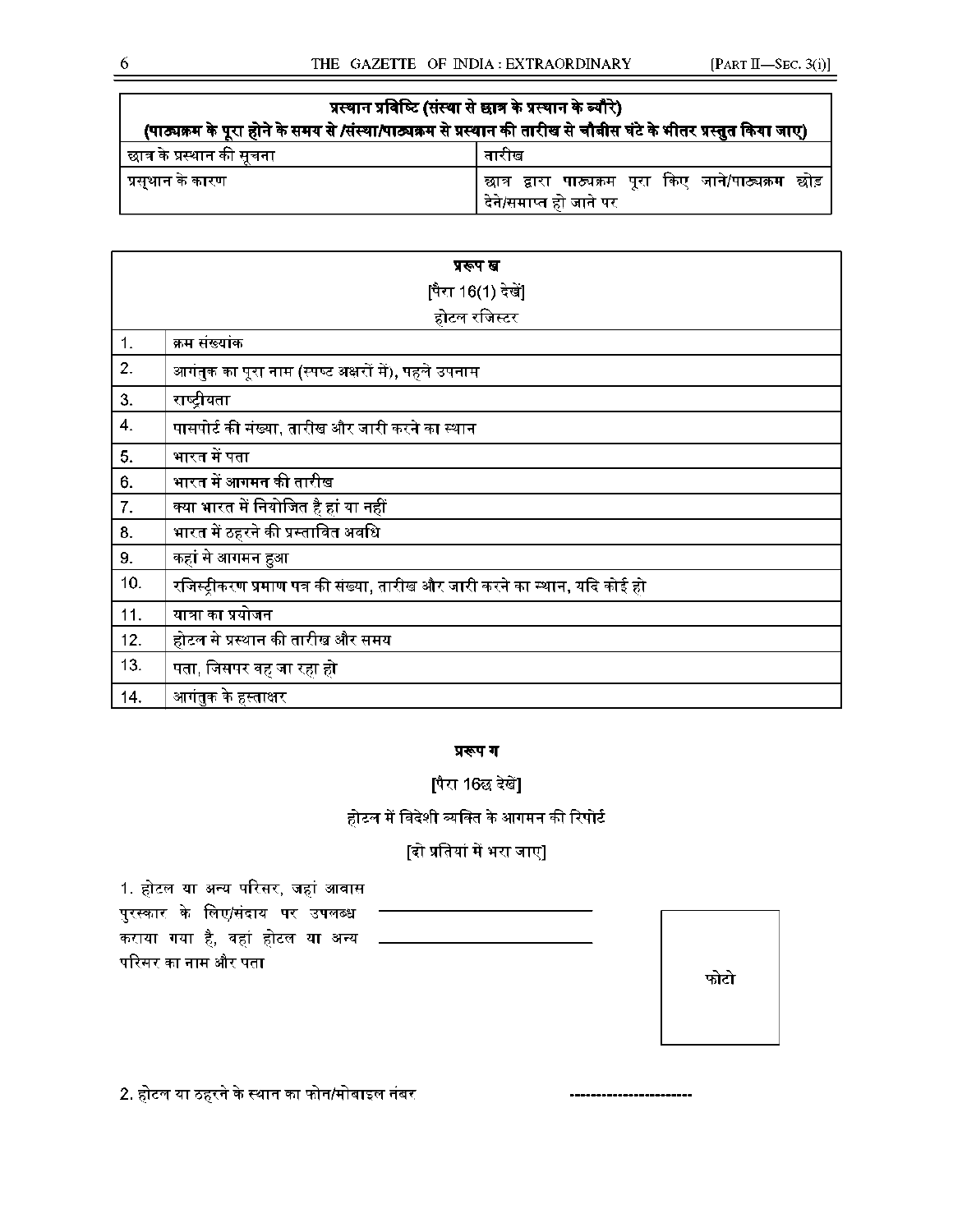# 3. विदेशी का पूरा नाम (जैसा पासपोर्ट में दिया गया है)

# 4. जन्म की तारीख

(ता./मास/वर्ष)

5. देश में जहां स्थायी रूप से निवास कर रहा है, वहां का पता 6. भारत में पता/संदर्भ 7.राष्ट्रीयता  $|| \t || \t || \t || \t || \t || \t || \t || \t || \t$ 8.पासपोर्ट सं. 10..पासपोर्ट जारी 9.पासपोर्ट करने की तारीख जारी करने का स्थान (ता./मास/वर्ष) 11. कब तक विधिमान्य है (ता./मास/वर्ष) 12.^TT 13. ^TTfl" ^ सं. (ता./मास/वर्ष) 14. कव तक $\begin{array}{|c|c|c|c|c|c|}\n\hline\n14. & \pi a & \pi \end{array}$ विधिमान्य है प्रकार (ता./मास/वर्ष)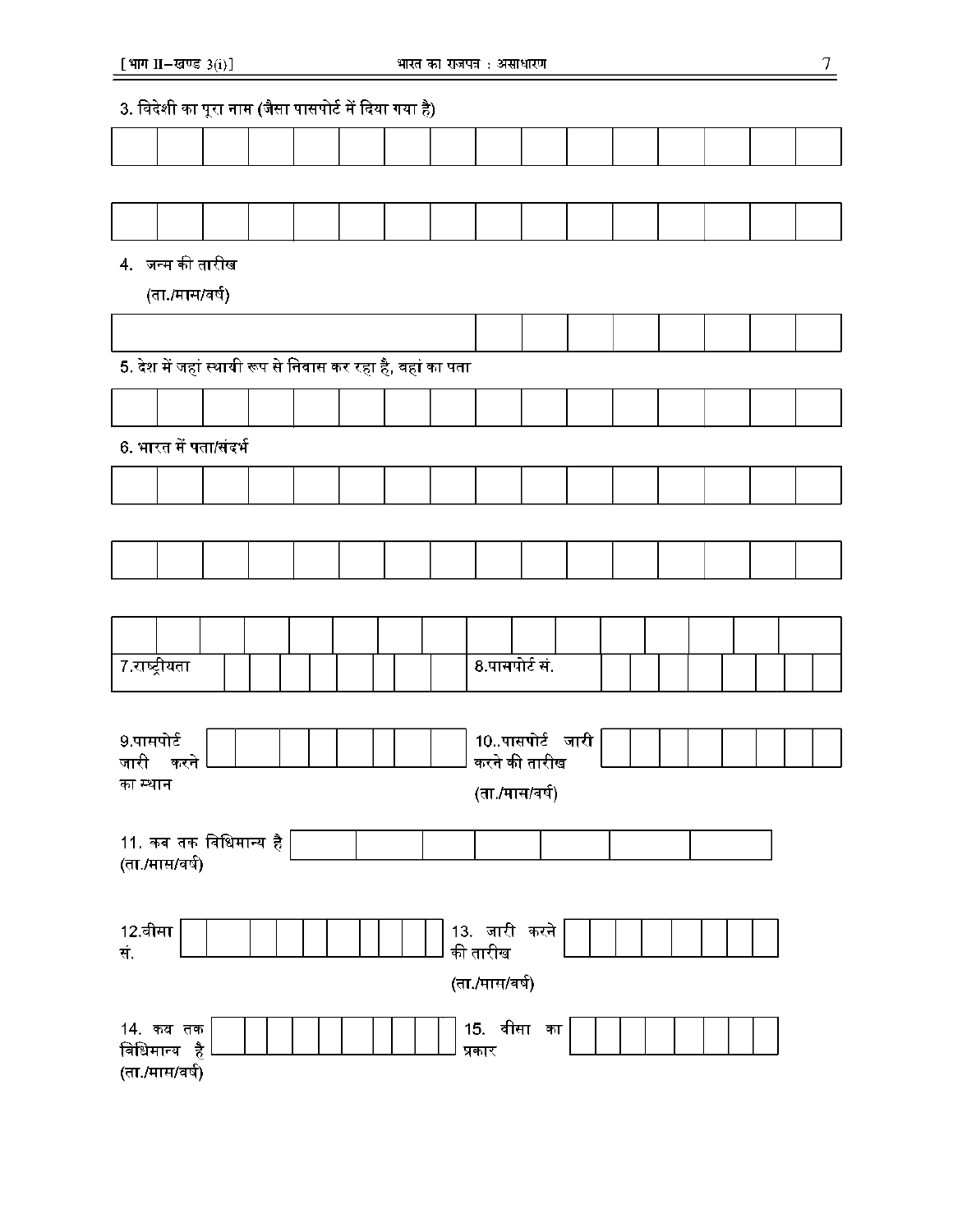| स्थान  | 16. जारी करने का                                                                      |        |                  |  |        |               |        |  |         |        |         |  |                               |  |
|--------|---------------------------------------------------------------------------------------|--------|------------------|--|--------|---------------|--------|--|---------|--------|---------|--|-------------------------------|--|
|        | 17. कहां से आगमन हुआ                                                                  |        |                  |  |        |               |        |  |         |        |         |  |                               |  |
|        | 18. भारत में आगमन की तारीख                                                            |        |                  |  |        |               |        |  |         |        |         |  |                               |  |
|        | 19. होटल में आगमन की तारीख                                                            |        |                  |  |        |               |        |  |         |        |         |  |                               |  |
|        | 20. आगमन का समय                                                                       |        |                  |  |        |               |        |  |         |        |         |  |                               |  |
|        | 21. होटल में ठहरने की आशयित अवधि (दिनों की संख्या)                                    |        |                  |  |        |               |        |  |         |        |         |  |                               |  |
|        | 22. क्या भारत में नियोजित है (समुचित बॉक्स में टिक का निशान लगाएं)<br>(नहीं)<br>(हां) |        |                  |  |        |               |        |  |         |        |         |  |                               |  |
|        |                                                                                       |        |                  |  |        |               |        |  |         |        |         |  |                               |  |
|        | 23. यात्रा का प्रयोजन (समुचित बॉक्स में टिक का निशान लगाएं)                           |        |                  |  |        |               |        |  |         |        |         |  |                               |  |
| कारबार |                                                                                       | अभिवहन |                  |  | शासकीय |               | नियोजन |  |         | शिक्षा | मम्मेलन |  | मित्रों/नातेदारों<br>से मिलना |  |
|        |                                                                                       |        |                  |  |        |               |        |  |         |        |         |  |                               |  |
|        | चिकित्सा/स्वास्थ्य                                                                    |        | धर्म/तीर्थयात्रा |  |        | अवकाश /छुट्टी |        |  | क्रीड़ा |        |         |  | अन्य                          |  |
|        | 24. अगला गंतव्य/कहां जाना है                                                          |        |                  |  |        |               |        |  |         |        |         |  |                               |  |
|        | 25. भारत में संपर्क/फोन नं.                                                           |        |                  |  |        |               |        |  |         |        |         |  |                               |  |
|        |                                                                                       |        |                  |  |        |               |        |  |         |        |         |  |                               |  |
|        | 26. भारत में वह स्थान जहां स्थायी रूप से निवास कर रहा है                              |        |                  |  |        |               |        |  |         |        |         |  |                               |  |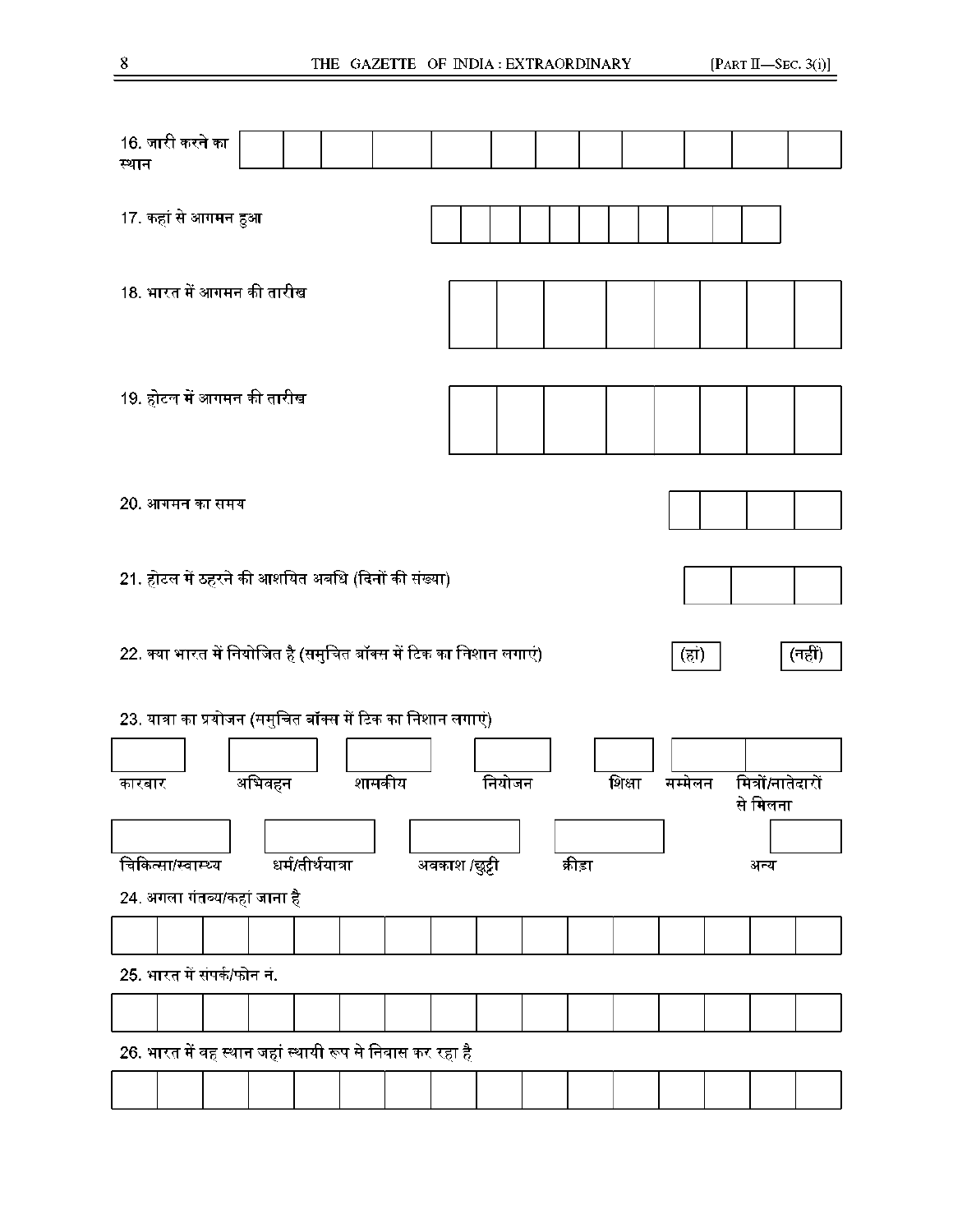**टिप्पण-** कृपया यह सुनिश्चित करें कि कोई कॉलम खाली/अपूर्ण न रह जाए ।

\*यदि वेब कैमरा/डिजिटल कैमरा उपलब्ध नहीं है तो पासपोर्ट में फोटो की फोटोप्रति संलग्न की जाए ।

प्रबंधक के हस्ताक्षर"

[फा. सं. 25022/16/2014-एफ-1]

जी.के. द्विवेदी, संयुक्त सचिव

**टिप्पण :** मूल आदेश भारत के राजपत्र, में सा.का.नि. सं. 9/46-राजनीतिक(ईडब्ल्यू), तारीख 14 फरवरी, 1948 द्वारा प्रकाशित किया गया था और अंतिम बार सा.का.नि. सं. 686(अ), तारीख 7 सितंबर, 2015 द्वारा संशोधित किया गया।

## **ORDER**

New Delhi, the  $18<sup>th</sup>$  March, 2016

**G.S.R. 325(E).—**In exercise of the powers conferred by section 3 read with section 7 of the Foreigners Act, 1946 (31 of 1946), the Central Government hereby makes the following order further to amend the Foreigners Order, 1948, namely:—

- 1. (1) This Order may be called the Foreigners (Amendment) Order, 2016.
	- (2) This Order shall come into force on the date of its publication in the Official Gazette.
- 2. In the Foreigners Order, 1948 (hereinafter referred to as the principal order), after paragraph 2, the following paragraph shall be inserted, namely:-

"2A. **Authority prescribed for the purpose of section 7 of the Foreigners Act, 1946**.- For the purpose of section 7 of the Foreigners Act,1946, the prescribed authority shall be the Registration Officer. " .

3. In the principal order, after paragraph 14, the following paragraphs shall be inserted, namely:-

"**15. Report to be made by Universities and Educational Institutions**.- (1) Every University and Educational Institution shall furnish to the Registration Officer, information in respect of foreign students enrolled in the University or the Educational Institution in Form A within the period mentioned therein.

(2) The Form A shall be available online and may be submitted electronically to the Registration Officer in the manner directed by him.

(3) The provisions in this paragraph shall not apply to, or in relation to, the persons registered as Overseas Citizen of India Cardholder under the Citizenship Act,1955.

**16. Report to be made to and by hotel keepers**.- (1) Every keeper of a hotel shall require every visitor to the hotel to furnish the particulars necessary for recording, and sign, on his arrival at the hotel, his name and nationality in a register maintained for the purpose in Form B and, if such visitor is a foreigner shall further require him -

- (A) on his arrival at the hotel to furnish the other particulars specified in Items 4 to 11 of the said register; and
- (B) at the time of his departure from the hotel to furnish the particulars necessary for recording in the said register, the date and time of his departure and the address to which he is proceeding.

(2) The register referred to in sub-paragraph (1) shall at all time be made available for inspection, on the demand of any Registration Officer, magistrate or police officer not below the rank of a head constable.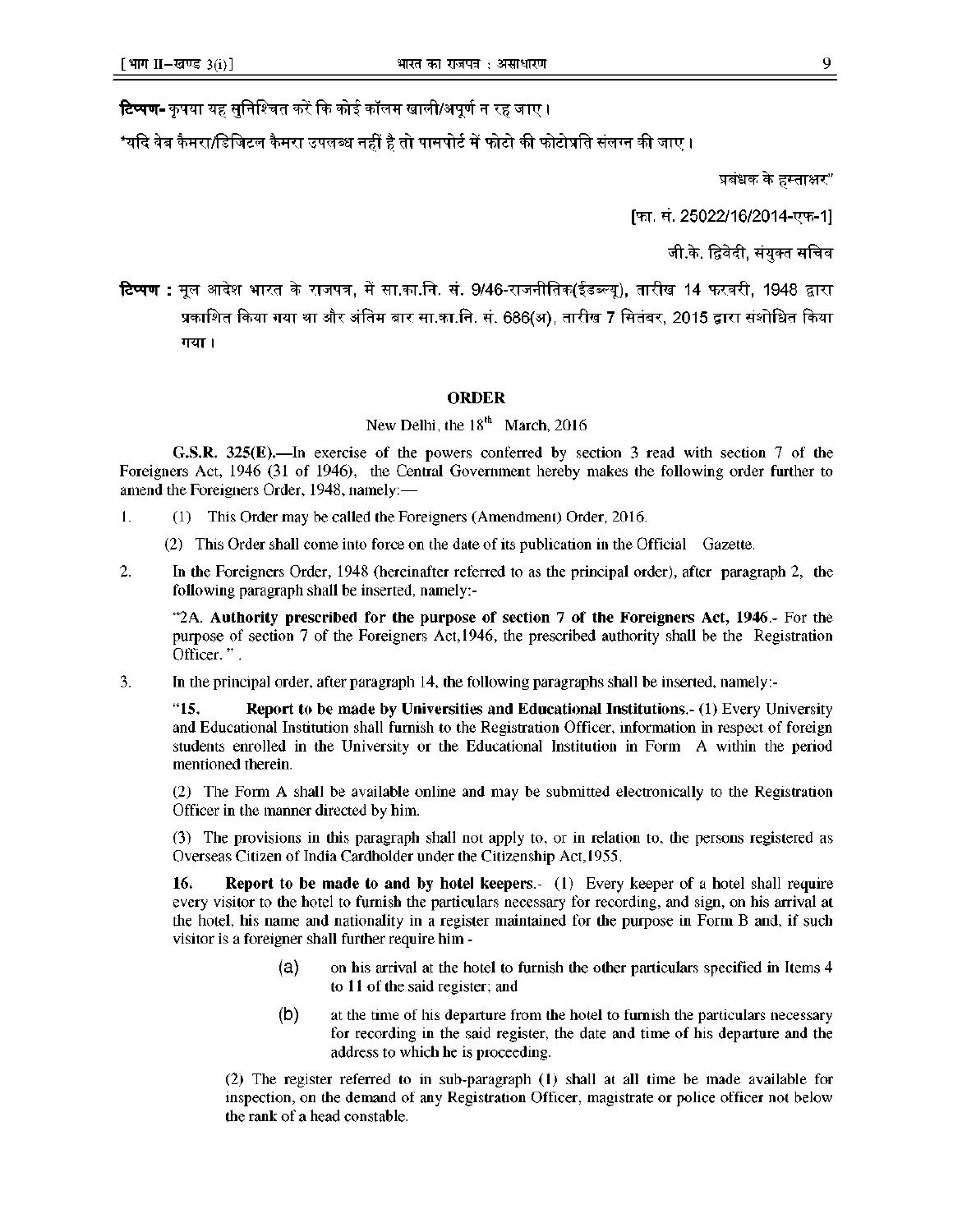(3) Every visitor to any hotel shall, on being required to do so by the keeper of the hotel, furnish the particulars necessary for recording, and sign, his name and nationality, in the register referred to in sub-paragraph (1), and if such visitor is a foreigner, shall also,-

- (a) on his arrival at the hotel furnish the other particulars specified in Items 4 to 11 of the said register; and
- (b) at the time of his departure from the hotel, furnish the particulars necessary for recording, in the said register, the date and time of his departure and the address to which he is proceeding.

(4) Every particular, other than the signature of the keeper of a hotel or a visitor, which is required by this order to be recorded in the said register, shall be recorded by the keeper of the hotel in English language, if he is so able, or otherwise, in an Indian language.

(5) If a visitor does not understand English language, it shall be the duty of the keeper of the hotel, if so requested to explain to the visitor the requirements of this order.

(6) The keeper of the hotel shall, as soon as may be but not more than twenty-four hours, after the arrival of a foreigner, transmit a copy of Form C, duly completed from the particulars furnished by the foreigner, to the Registration Officer.

(7) For the purpose of this paragraph,-

- (a) "hotel" includes any boarding-house, club, dak-banglow, rest house, hostel, paying guest house, *SARAI,* rented accommodation, hospital, or other premises of like nature, furnished or unfurnished, where lodging or sleeping accommodation is provided for reward;
- (b) "keeper of a hotel" means the person having the management of a hotel and includes any person authorised by him, and competent to perform the duties of the keeper of the hotel under this paragraph;
- (c) "sign" includes, in respect of a visitor who is unable to write, the marking of a thumb impression or other mark by means of which he is accustomed to attest a document; and
- (d) "visitor" means a person for whom accommodation is provided at the hotel.

(8) The Form C shall be available online and may be submitted electronically to the Registration Officer in the manner directed by him.

(9) The provisions in this paragraph shall not apply to, or in relation to, the persons registered as Overseas Citizen of India Cardholder under the Citizenship Act,1955.

#### **Form A**

[See paragraph 15(1)]

#### **Foreign Students Information System**

#### **DATASHEET**

| <b>Student Information</b><br>(to be furnished within 24 hours from the time of admission |                          |  |  |  |  |  |  |  |
|-------------------------------------------------------------------------------------------|--------------------------|--|--|--|--|--|--|--|
| <b>Sumame</b>                                                                             |                          |  |  |  |  |  |  |  |
| Given name                                                                                |                          |  |  |  |  |  |  |  |
| Date of Birth                                                                             |                          |  |  |  |  |  |  |  |
| Gender                                                                                    |                          |  |  |  |  |  |  |  |
| Nationality                                                                               |                          |  |  |  |  |  |  |  |
| Parent name                                                                               | Father name/ Mother name |  |  |  |  |  |  |  |
| Parent Relation                                                                           | Father / Mother          |  |  |  |  |  |  |  |
| Address in India                                                                          |                          |  |  |  |  |  |  |  |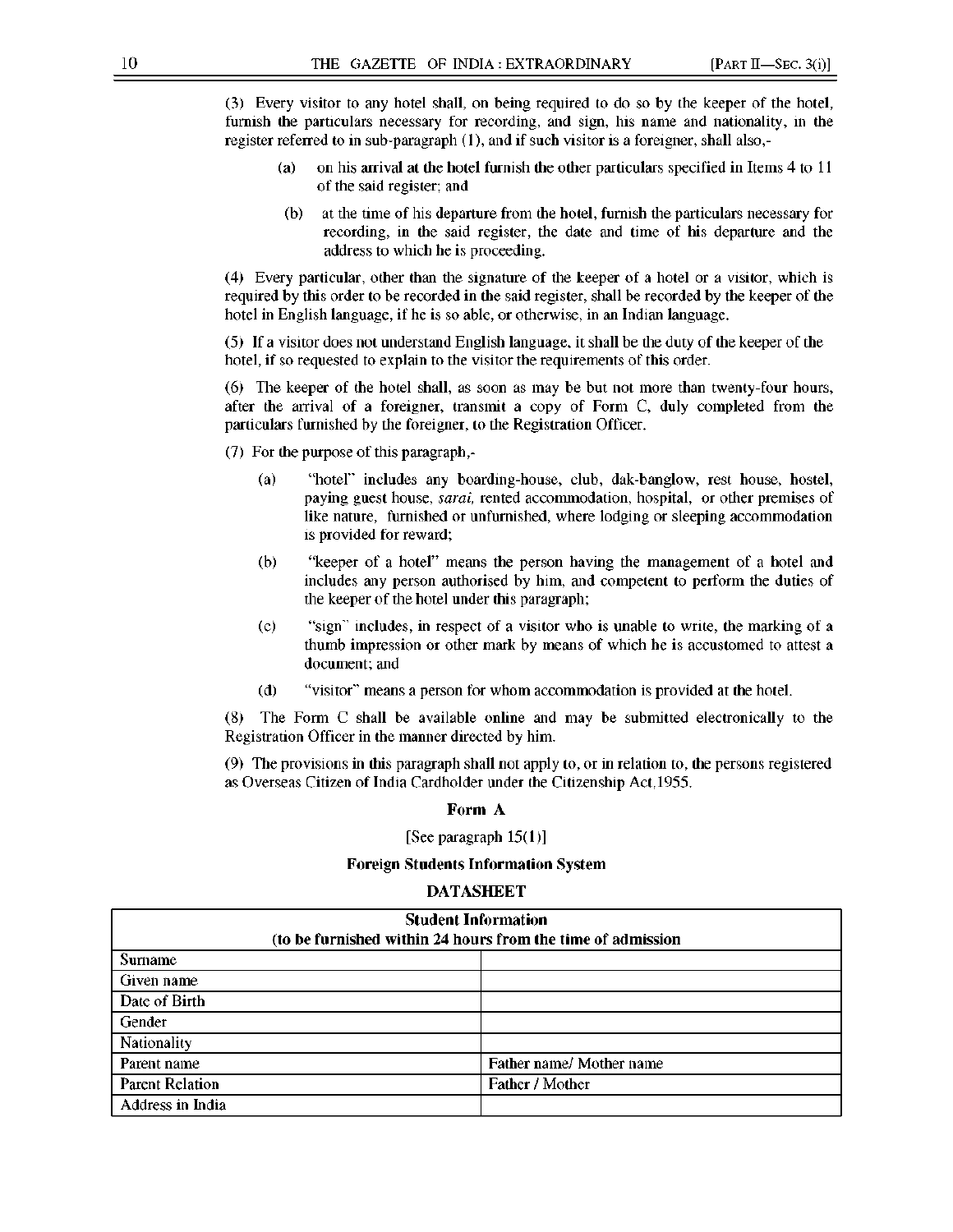| Institution Admission No.                                                                                                                                         |                                                           |
|-------------------------------------------------------------------------------------------------------------------------------------------------------------------|-----------------------------------------------------------|
| Date of joining in Institution                                                                                                                                    |                                                           |
| Sponsoring Agency                                                                                                                                                 |                                                           |
| Passport number                                                                                                                                                   |                                                           |
| Date of issue of Passport                                                                                                                                         |                                                           |
| Place of issue of Passport                                                                                                                                        |                                                           |
| Passport issued Country                                                                                                                                           |                                                           |
| Date of Expiry of Passport                                                                                                                                        |                                                           |
| Visa number                                                                                                                                                       |                                                           |
| Visa issued Date                                                                                                                                                  |                                                           |
| Place of issue of Visa                                                                                                                                            |                                                           |
| Visa issued Country                                                                                                                                               |                                                           |
| Visa Expiry Date                                                                                                                                                  |                                                           |
| Visa Type                                                                                                                                                         |                                                           |
| Visa valid for                                                                                                                                                    |                                                           |
| Purpose of visit                                                                                                                                                  |                                                           |
| <b>Course details</b>                                                                                                                                             |                                                           |
| (to be furnished within 24 hours of admission)                                                                                                                    |                                                           |
| Course Name                                                                                                                                                       |                                                           |
| <b>Course Pattern</b>                                                                                                                                             | Non-Semester/ Semester/ Short Term                        |
| <b>Course Duration</b>                                                                                                                                            | From Date:<br>To Date:                                    |
| Fee Structure                                                                                                                                                     |                                                           |
|                                                                                                                                                                   |                                                           |
| <b>Registration with FRRO/FRO</b>                                                                                                                                 |                                                           |
| (to be furnished within 14 days from the date of arrival)                                                                                                         |                                                           |
| Registration Certificate No.                                                                                                                                      |                                                           |
| <b>RC</b> issued Date                                                                                                                                             |                                                           |
| <b>RC</b> Expiry Date                                                                                                                                             |                                                           |
| <b>Change of Course Details</b>                                                                                                                                   |                                                           |
| (to be furnished within 24 hours from the time of change of course)                                                                                               |                                                           |
| <b>Course Name</b>                                                                                                                                                |                                                           |
| <b>Course Pattern</b>                                                                                                                                             | Non-Semester/ Semester/ Short Term                        |
| <b>Course Duration</b>                                                                                                                                            | From Date:<br>To Date:                                    |
| Fee Structure                                                                                                                                                     |                                                           |
| <b>Academic Performance Entry</b>                                                                                                                                 |                                                           |
| (To be furnished Semester-wise; attendance details to be furnished half-yearly)                                                                                   | From Date:<br>To Date:                                    |
| <b>Assessment Period</b>                                                                                                                                          |                                                           |
| Attendance                                                                                                                                                        | Regular/Irregular                                         |
| <b>Examination Conducted</b>                                                                                                                                      | Yes / No                                                  |
| Result                                                                                                                                                            | Pass/Fail                                                 |
| <b>General Conduct of Student</b>                                                                                                                                 | Good/Bad                                                  |
| <b>Enter Details of Conduct</b>                                                                                                                                   | <b>Remark Entry</b><br>Yes/No                             |
| Eligible to Continue Course                                                                                                                                       |                                                           |
| <b>Exit Entry (Details of Student Exit from Institution)</b><br>(to be furnished within 24 hours from the time of completion of the course/ date of exit from the |                                                           |
| institute/course)                                                                                                                                                 |                                                           |
| <b>Student's Exit Information</b>                                                                                                                                 | Date:                                                     |
| Reason to Exit                                                                                                                                                    | Course Completed/ Discontinued by Student/<br>Terminated. |
|                                                                                                                                                                   |                                                           |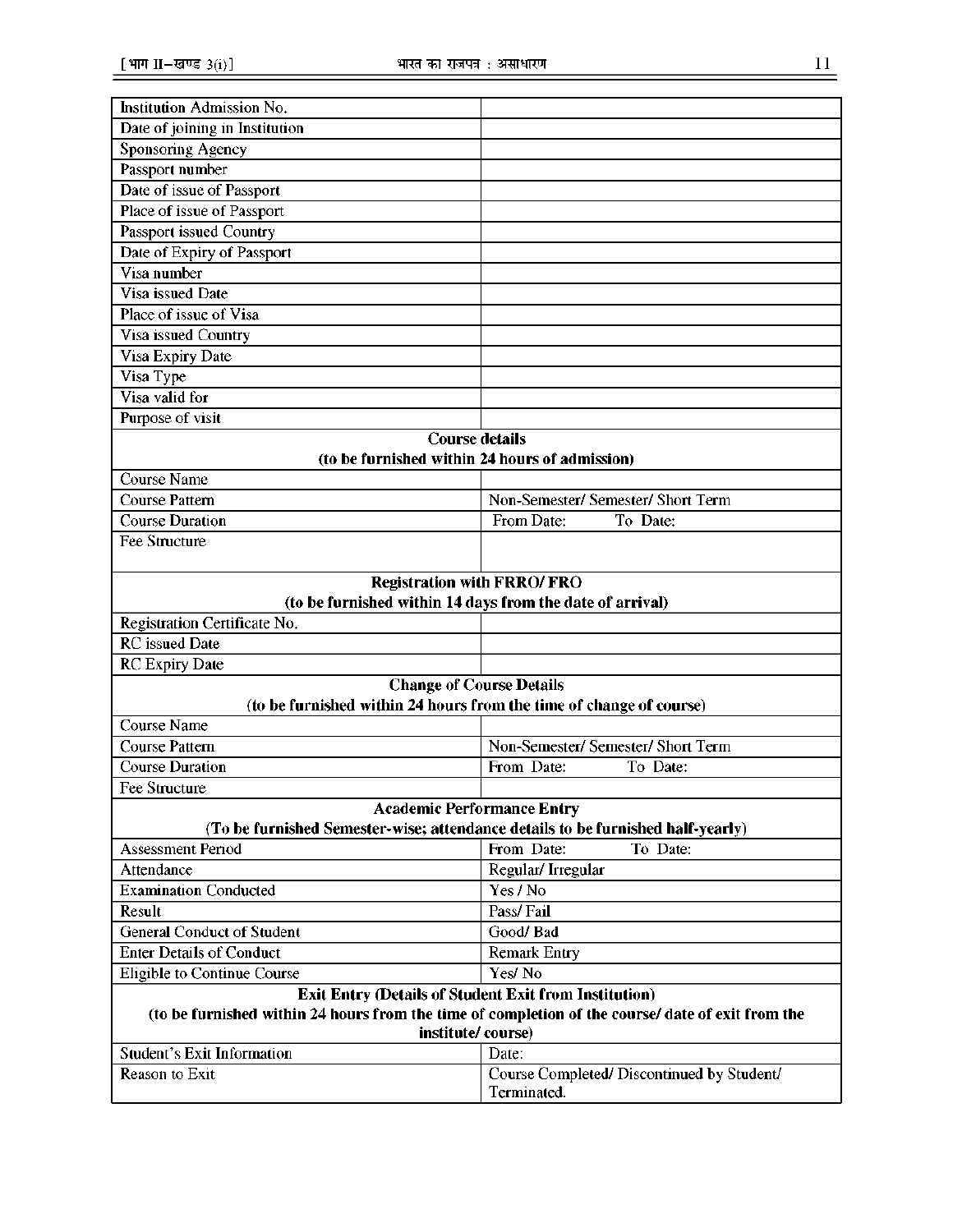#### **Form B**

### [See paragraph 16(1)]

## **Hotel Register**

- 1. Serial No.
- 2. Name of the visitor in full (in block capitals, surname first)
- 3. Nationality
- 4. Number, date and place of issue of passport
- 5. Address in India
- 6. Date of arrival in India
- 7. Whether employed in India Yes or No
- 8. Proposed duration of stay in India
- 9. Arrived from
- 10. Number, date and place of issue of certificate of Registration, if any
- 11. Purpose of visit
- 12. Date and time of departure from hotel
- 13. Address to which proceeding
- 14. Signature of visitor.

# **Form C**

[See paragraph 16(6)]

## **ARRIVAL REPORT OF FOREIGNER IN HOTEL**

# **[To be completed in duplicate]**

|  | 5. Address in country where residing permanently | 3. Name of Foreign Visitor in Full: (as given in passport) | 2. Phone/Mobile No. of the Hotel/Place of stay |  |  | PHOTOGRAPH II* |
|--|--------------------------------------------------|------------------------------------------------------------|------------------------------------------------|--|--|----------------|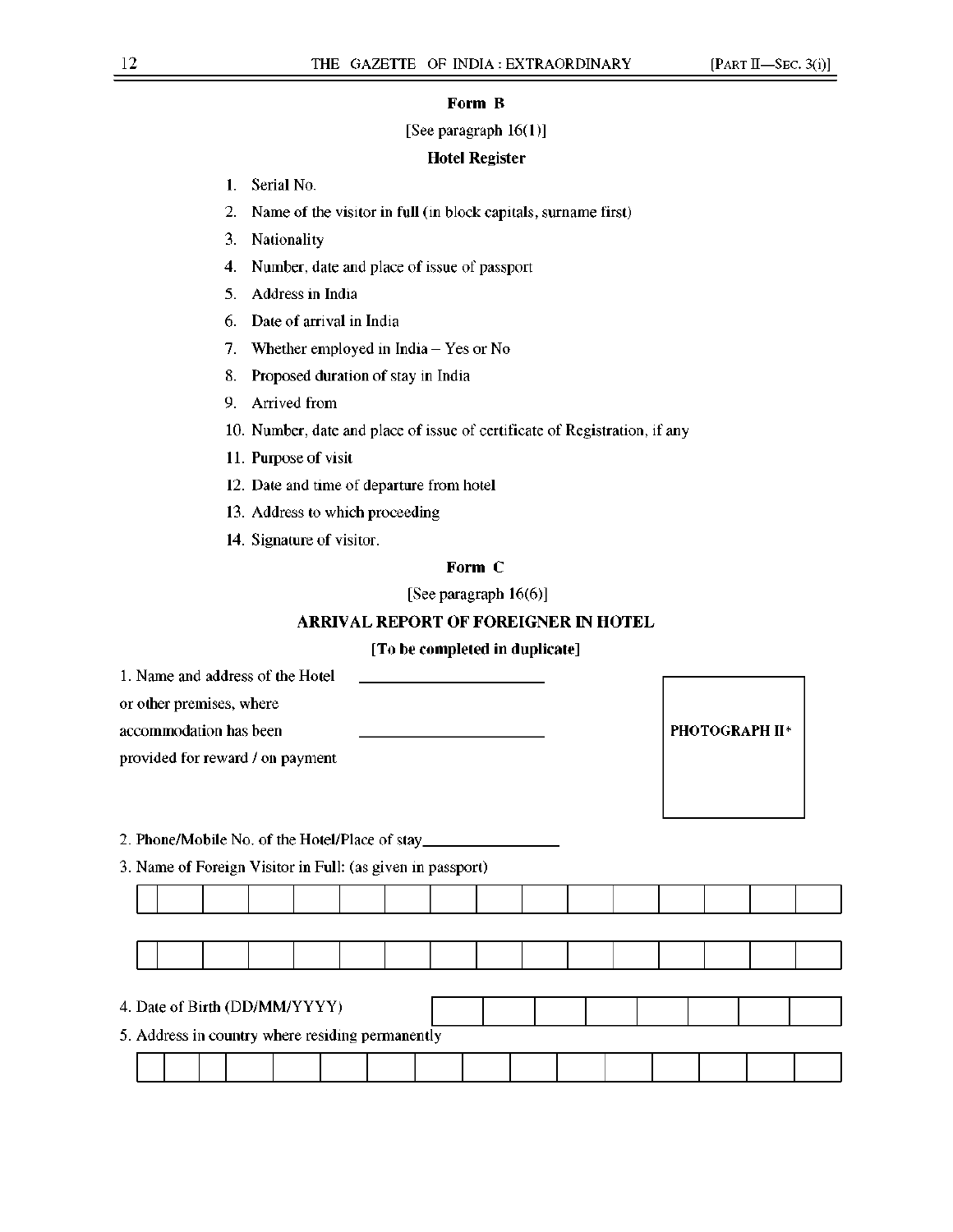[भाग  $II$ –खण्ड  $3(i)$ ]

| 6. Address / Reference in India                                                         |                                |  |  |                                           |  |  |  |  |                                   |  |  |  |  |
|-----------------------------------------------------------------------------------------|--------------------------------|--|--|-------------------------------------------|--|--|--|--|-----------------------------------|--|--|--|--|
|                                                                                         |                                |  |  |                                           |  |  |  |  |                                   |  |  |  |  |
|                                                                                         |                                |  |  |                                           |  |  |  |  |                                   |  |  |  |  |
|                                                                                         |                                |  |  |                                           |  |  |  |  |                                   |  |  |  |  |
|                                                                                         |                                |  |  |                                           |  |  |  |  |                                   |  |  |  |  |
|                                                                                         |                                |  |  |                                           |  |  |  |  |                                   |  |  |  |  |
|                                                                                         | 7. Nationality                 |  |  |                                           |  |  |  |  | 8. Passport No.                   |  |  |  |  |
| 9. Place of issue<br>10. Date of<br>issue of<br>of Passport<br>Passport<br>(DD/MM/YYYY) |                                |  |  |                                           |  |  |  |  |                                   |  |  |  |  |
|                                                                                         |                                |  |  |                                           |  |  |  |  |                                   |  |  |  |  |
|                                                                                         | 11. Valid till (DD/MM/YYYY)    |  |  |                                           |  |  |  |  |                                   |  |  |  |  |
|                                                                                         | 12. Visa No                    |  |  |                                           |  |  |  |  | 13. Date of Issue<br>(DD/MM/YYYY) |  |  |  |  |
|                                                                                         | 14. Valid till<br>(DD/MM/YYYY) |  |  |                                           |  |  |  |  | 15. Type of Visa                  |  |  |  |  |
|                                                                                         | 16. Place of issue             |  |  |                                           |  |  |  |  |                                   |  |  |  |  |
|                                                                                         | 17. Arrived from               |  |  |                                           |  |  |  |  |                                   |  |  |  |  |
|                                                                                         |                                |  |  | 18. Date of arrival in India (DD/MM/YYYY) |  |  |  |  |                                   |  |  |  |  |
|                                                                                         |                                |  |  | 19. Date of arrival in Hotel (DD/MM/YYYY) |  |  |  |  |                                   |  |  |  |  |
| 20. Time of arrival                                                                     |                                |  |  |                                           |  |  |  |  |                                   |  |  |  |  |
| 21. Intended duration of stay in Hotel (No. of days)                                    |                                |  |  |                                           |  |  |  |  |                                   |  |  |  |  |